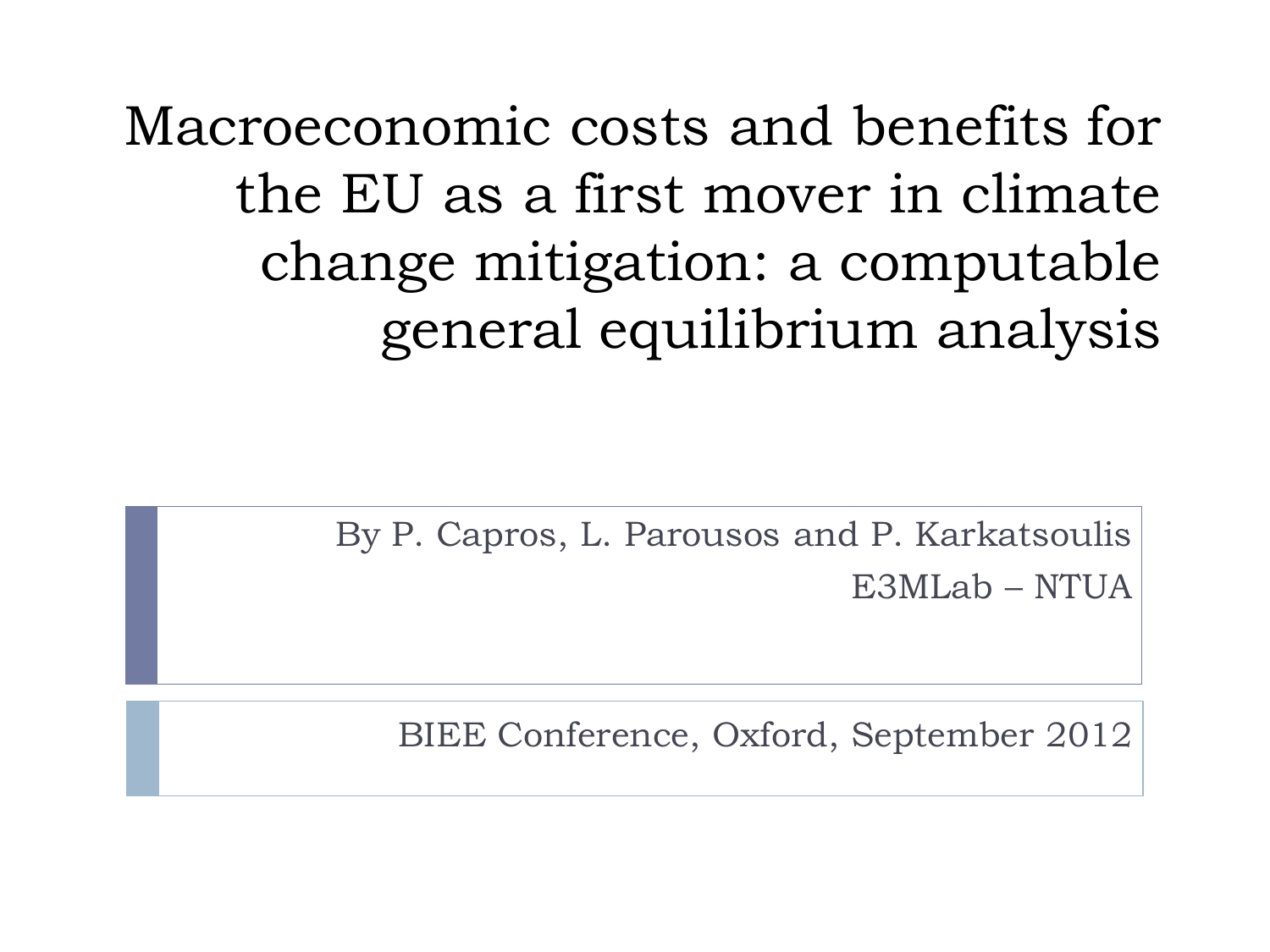# Policy questions addressed

- ▶ What would be the macroeconomic cost for the EU for acting unilaterally (beyond 2020), not only in the medium term, but also in the long term, until 2050
- ▶ What would be the macroeconomic cost for the EU if the rest of the world goes later (e.g. 10-15 years after 2020) beyond the current pledges and perform emission reduction as required for reaching the mitigation goals
- In this case, would it be a benefit for the EU stemming from the first move, for example by gaining a competitive position in global trade of clean technologies
- ▶ Would it be preferable that the EU waits to synchronize emission reduction actions with the rest of the world (acting 10-15 years after 2020)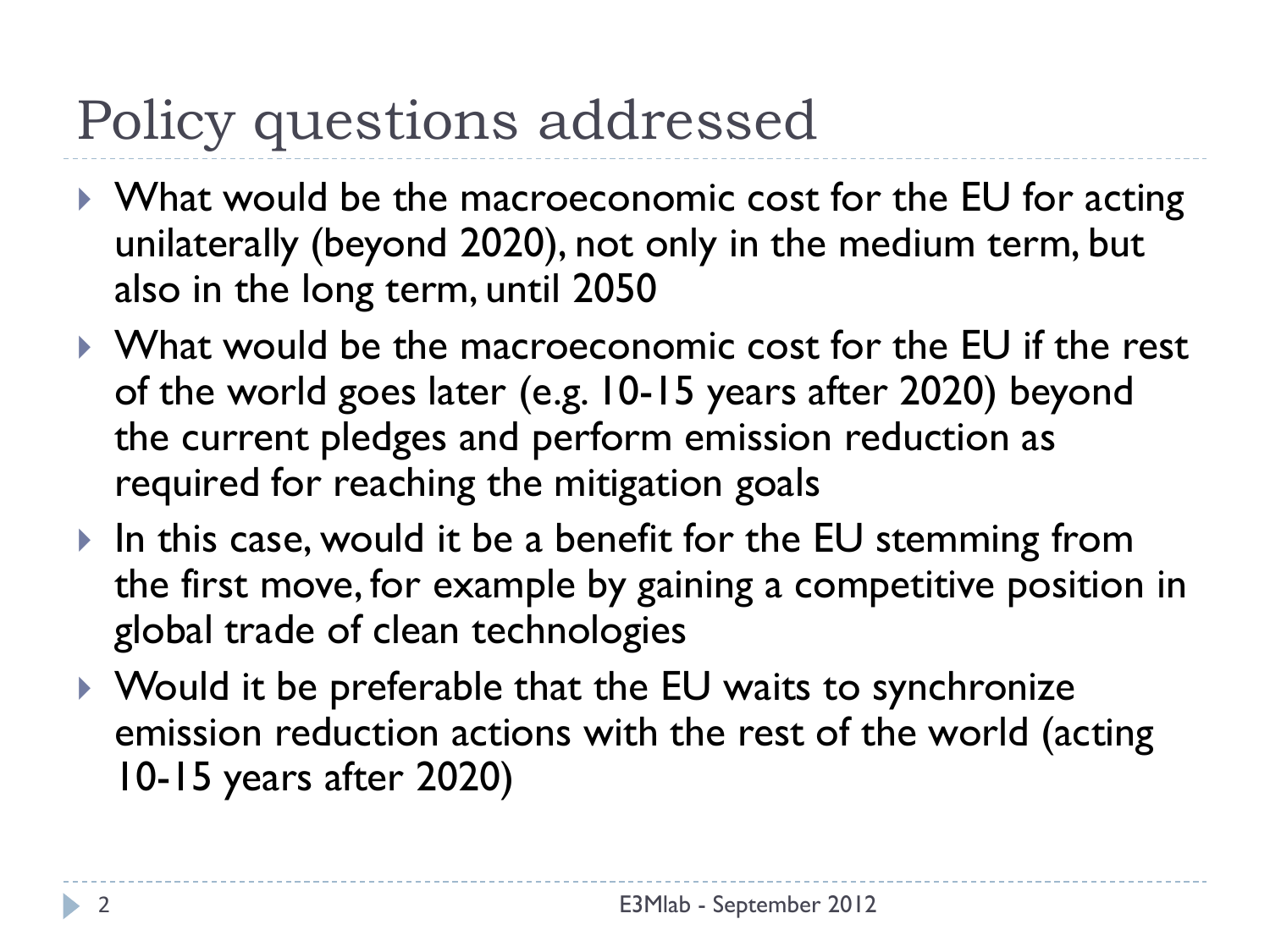# Methodology

- ▶ The policy issues are addressed by quantifying global scenarios using a version of the GEM-E3 general equilibrium model
- The model has been extended by including endogenous growth induced by technology progress in clean energy technology and by separately representing global trade for these products
- ▶ The GEM-E3 model closes the loop between the economy, energy supply/demand and GHG emissions
- ▶ GEM-E3 is a comprehensive CGE model, simulating economic growth and activity in multiple sectors and countries for the time period until 2050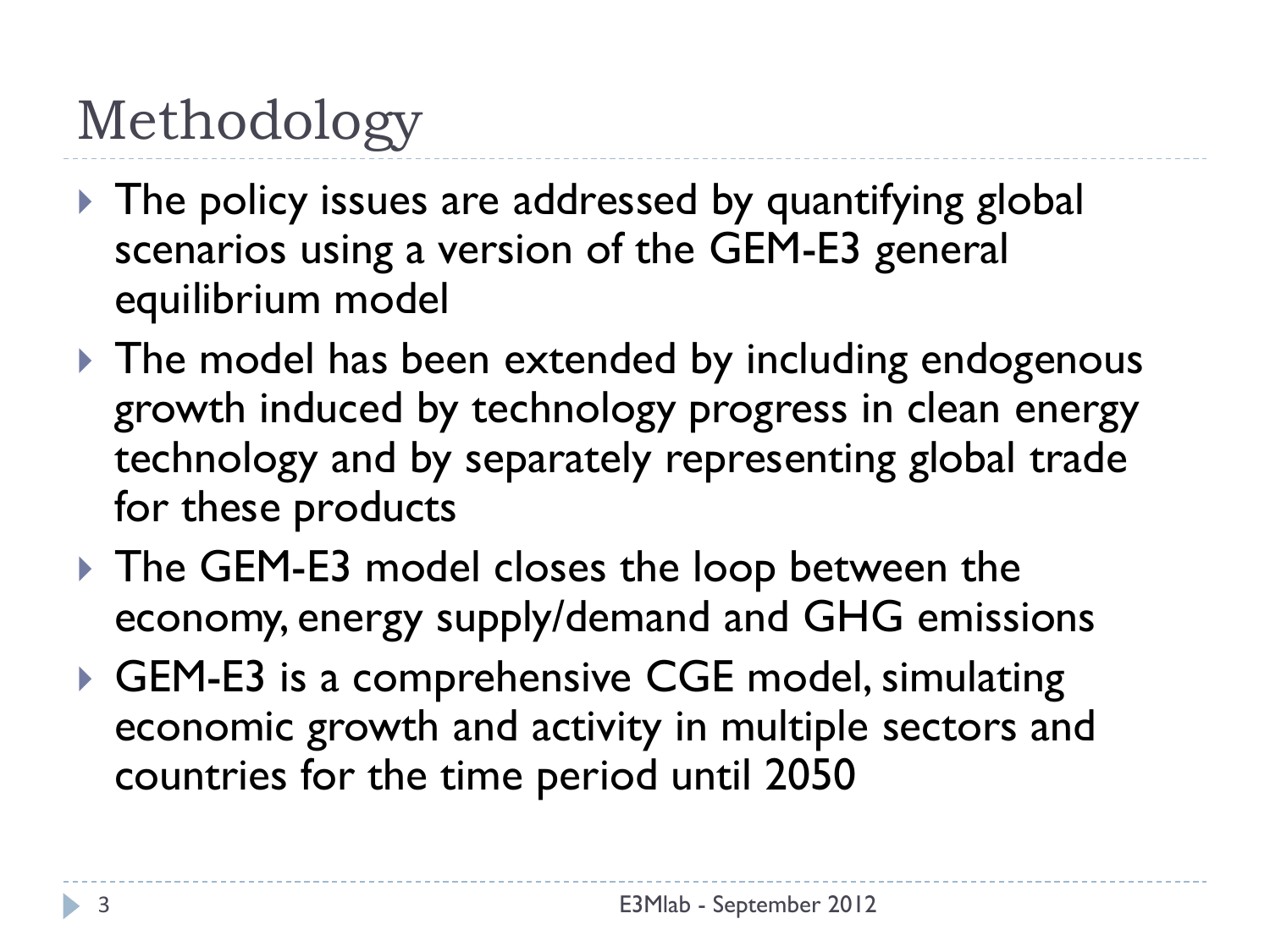# Assumptions

- ▶ First mover advantage is meant as the possible trade and growth benefits stemming from technological leadership in technologies required to implement transition to a low carbon emitting economy
- It is postulated that the learning (or economies of scale) achieved by the early entrant provides cost advantages which allow maintaining leadership in global markets and that the diffusion of technology worldwide diminishes the first-mover advantages over time
- It is assumed that the European internal market is sufficiently large and unified to allow for achieving a large part of the learning potential of the technologies.
- A two stage process is assumed: in a first stage, the EU adopts policies that induce large-scale commercialization of the new clean technologies in the internal market, while the rest of the world does not follow a similar policy, hence does not use the new technologies; in the second stage, the rest of the world also follows the policy and requires the new technologies.
- ▶ Clean energy technologies (photovoltaic, wind, CCS, electric vehicles and heat pumps) have a potential of cost reduction if developed at a large scale. It is a result of R&D and economies of scale in mass production.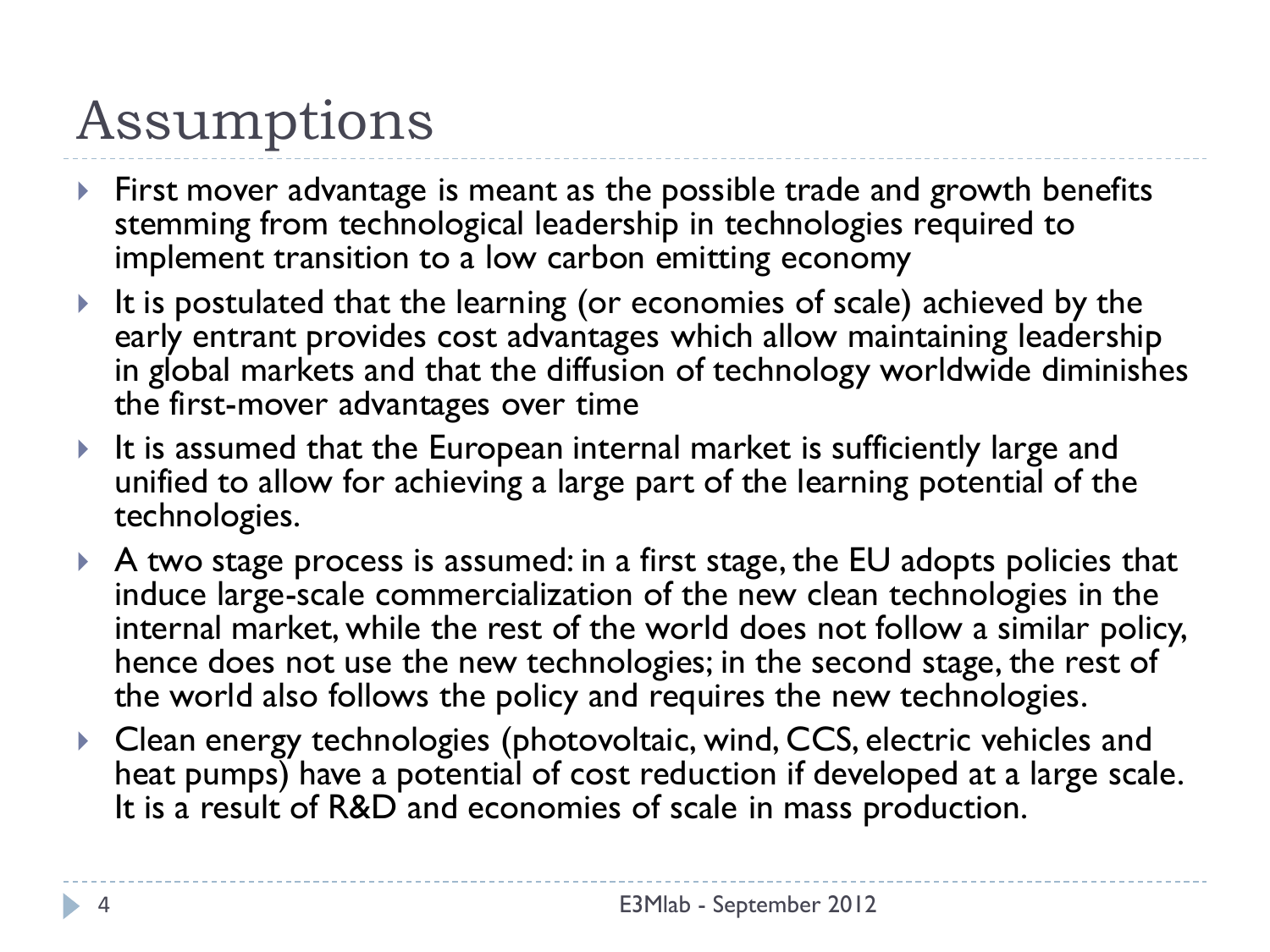## Scenario definitions

| % indicate GHG emissions change from 2005 levels |                                         |                       |                                             |                                                     |  |  |  |  |  |  |
|--------------------------------------------------|-----------------------------------------|-----------------------|---------------------------------------------|-----------------------------------------------------|--|--|--|--|--|--|
|                                                  |                                         | 2020                  | 2025 and 2030                               | 2050                                                |  |  |  |  |  |  |
|                                                  | Reference                               | $-15%$                | continuation                                | $-35%$                                              |  |  |  |  |  |  |
|                                                  | SI: EU acts alone                       | $-25%$                | Roadmap pathway                             | $-80%$                                              |  |  |  |  |  |  |
| <b>EU27</b>                                      | S2: EU acts first,<br>rest follow later | $-25%$                | Roadmap pathway                             | $-80\%$                                             |  |  |  |  |  |  |
|                                                  | S3: all act later                       | $-15%$                | As in Reference                             | -80% and constant<br>carbon budget<br>despite delay |  |  |  |  |  |  |
|                                                  | Reference                               |                       | Constant carbon<br>price as in 2020         | Constant carbon<br>price as in 2020                 |  |  |  |  |  |  |
|                                                  | SI: EU acts alone                       | $2/3$ of the          |                                             | Constant carbon price as in 2020                    |  |  |  |  |  |  |
| <b>Rest of the</b><br>World<br>5                 | S2: EU acts first,<br>rest follow later | Copenhagen<br>pledges | Constant carbon                             | -80% for rest of<br>Annex I<br>+xx% for Non         |  |  |  |  |  |  |
|                                                  | S3: all act later                       |                       | price as in 2020<br>E3Mlab - September 2012 | Annex I, so as -50%<br>for World                    |  |  |  |  |  |  |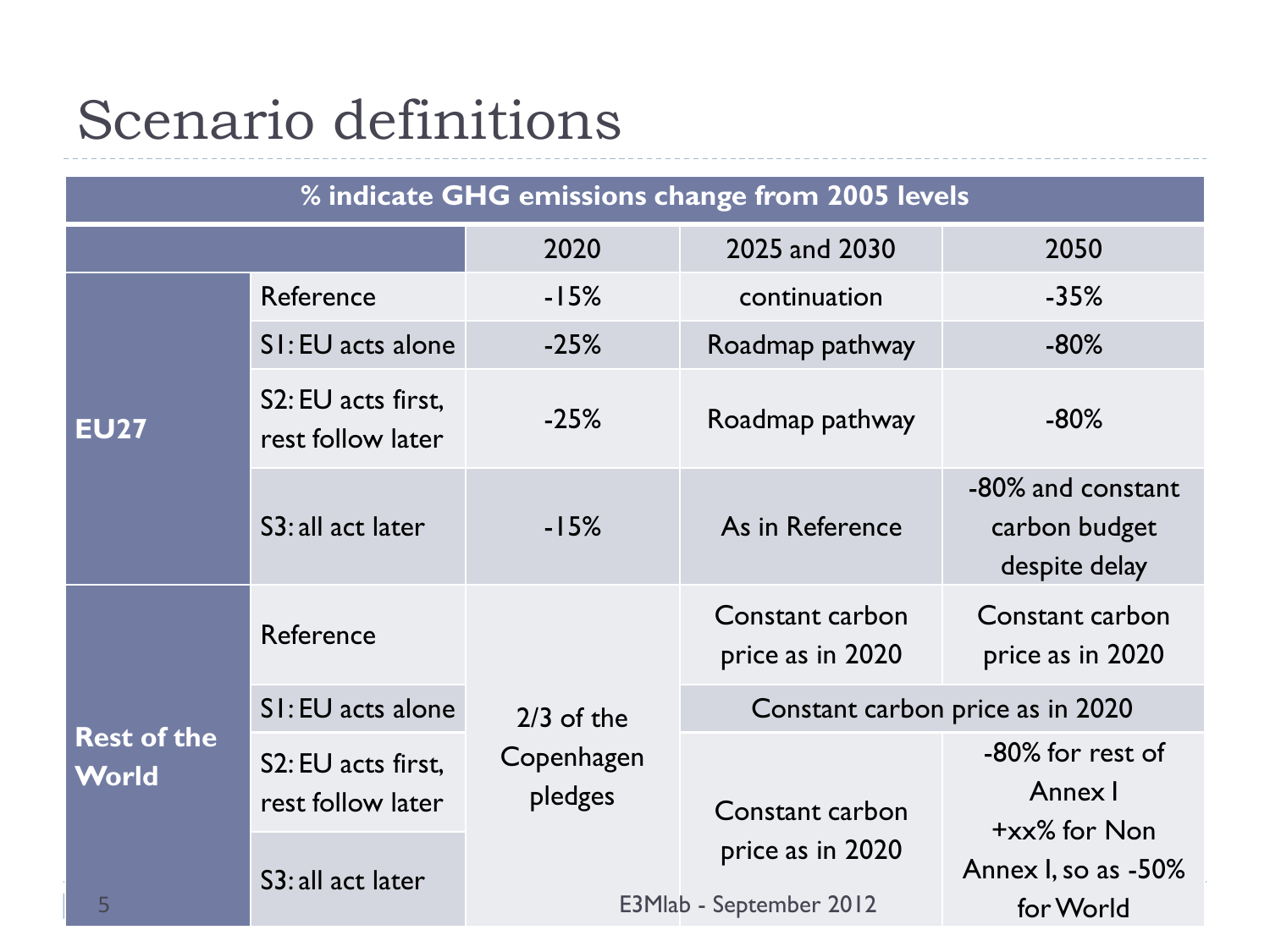|                     |                                                          | ™E∪ a                   |                         |         |                         |                       |
|---------------------|----------------------------------------------------------|-------------------------|-------------------------|---------|-------------------------|-----------------------|
|                     | Without induced technology                               |                         | With induced technology | scenar  |                         |                       |
|                     | 2020 2030 2050                                           | Cumulative<br>2005-2050 | 2020 2030 2050          |         | Cumulative<br>2005-2050 | Negative but          |
|                     |                                                          |                         |                         |         |                         |                       |
| World               | $-0.05$ $-0.10$ $-0.21$                                  | $-0.10$                 | $-0.04 - 0.07$          | $-0.10$ | $-0.06$                 | impacts for t         |
| <b>EU27</b>         | $-0.07 -0.30 -1.00$                                      | $-0.33$                 | $-0.06 - 0.20$          | $-0.52$ | $-0.17$                 | under induce          |
| <b>Rest Annex I</b> | $-0.06$ $-0.07$ $-0.05$                                  | $-0.05$                 | $-0.06 - 0.06$          | $-0.03$ | $-0.05$                 |                       |
| Non Annex I         | $-0.02 -0.02$<br>0.00                                    | $-0.03$                 | 0.00<br>$-0.02$         | 0.01    | $-0.01$                 | progress              |
|                     | Private consumption in volume (% changes from Reference) |                         |                         |         |                         |                       |
| World               | $-0.12$ $-0.23$ $-0.27$                                  | $-0.20$                 | $-0.12 - 0.15$          | $-0.02$ | $-0.08$                 | The small im          |
| <b>EU27</b>         | $-0.39 -0.96 -0.97$                                      | $-0.74$                 | $-0.35 - 0.55$          | 0.43    | $-0.16$                 |                       |
| <b>Rest Annex I</b> | $-0.08$ $-0.09$ $-0.15$                                  | $-0.09$                 | $-0.08 - 0.09$          | $-0.13$ | $-0.08$                 | structural ch         |
| Non Annex I         | $-0.03 - 0.06 - 0.15$                                    | $-0.08$                 | $-0.03 - 0.04 - 0.08$   |         | $-0.04$                 | decarbonisat          |
|                     | Investment in volume (% changes from Reference)          |                         |                         |         |                         | electrification       |
| World               | 0.07<br>0.13<br>0.23                                     | 0.19                    | 0.12<br>0.22            | 0.02    | 0.17                    |                       |
| <b>EU27</b>         | 0.56<br>1.12<br>0.88                                     | 0.95                    | 1.08<br>0.56            | 0.72    | 0.89                    | energy efficie        |
| <b>Rest Annex I</b> | $-0.04$<br>$-0.06$<br>$-0.16$                            | $-0.06$                 | $-0.04 - 0.07$          | $-0.20$ | $-0.09$                 |                       |
| Non Annex I         | $-0.02$<br>$-0.05$<br>$-0.16$                            | $-0.07$                 | $-0.02 - 0.04$          | $-0.16$ | $-0.06$                 | <b>Beneficial</b> for |
|                     | Employment (% changes from Reference)                    |                         |                         |         |                         |                       |
| World               | 0.01<br>0.03<br>0.04                                     |                         | 0.01<br>0.02            | 0.03    |                         | employment            |
| <b>EU27</b>         | 0.27<br>0.27<br>0.09                                     |                         | 0.26<br>0.10            | 0.23    |                         | detrimental f         |
| Rest Annex I        | $-0.03$<br>$-0.02$<br>0.01                               |                         | $-0.03$<br>$-0.03$      | $-0.01$ |                         |                       |
| Non Annex I         | 0.01<br>0.02<br>0.03                                     |                         | 0.01<br>0.01            | 0.02    |                         | consumption           |
|                     |                                                          |                         |                         |         |                         |                       |
|                     |                                                          |                         |                         |         |                         | Impacts on th         |
|                     |                                                          |                         |                         |         |                         |                       |
|                     |                                                          |                         |                         |         |                         | are negligible        |

#### **"EU acting alone" scenario**

Negative but small economic impacts for the EU alleviated under induced technology progress

The small impacts are due to structural changes simulated: decarbonisation of power sector, electrification in transport, strong energy efficiency and renewables

Beneficial for investment and employment in the EU, but detrimental for private consumption and welfare

Impacts on the rest of the world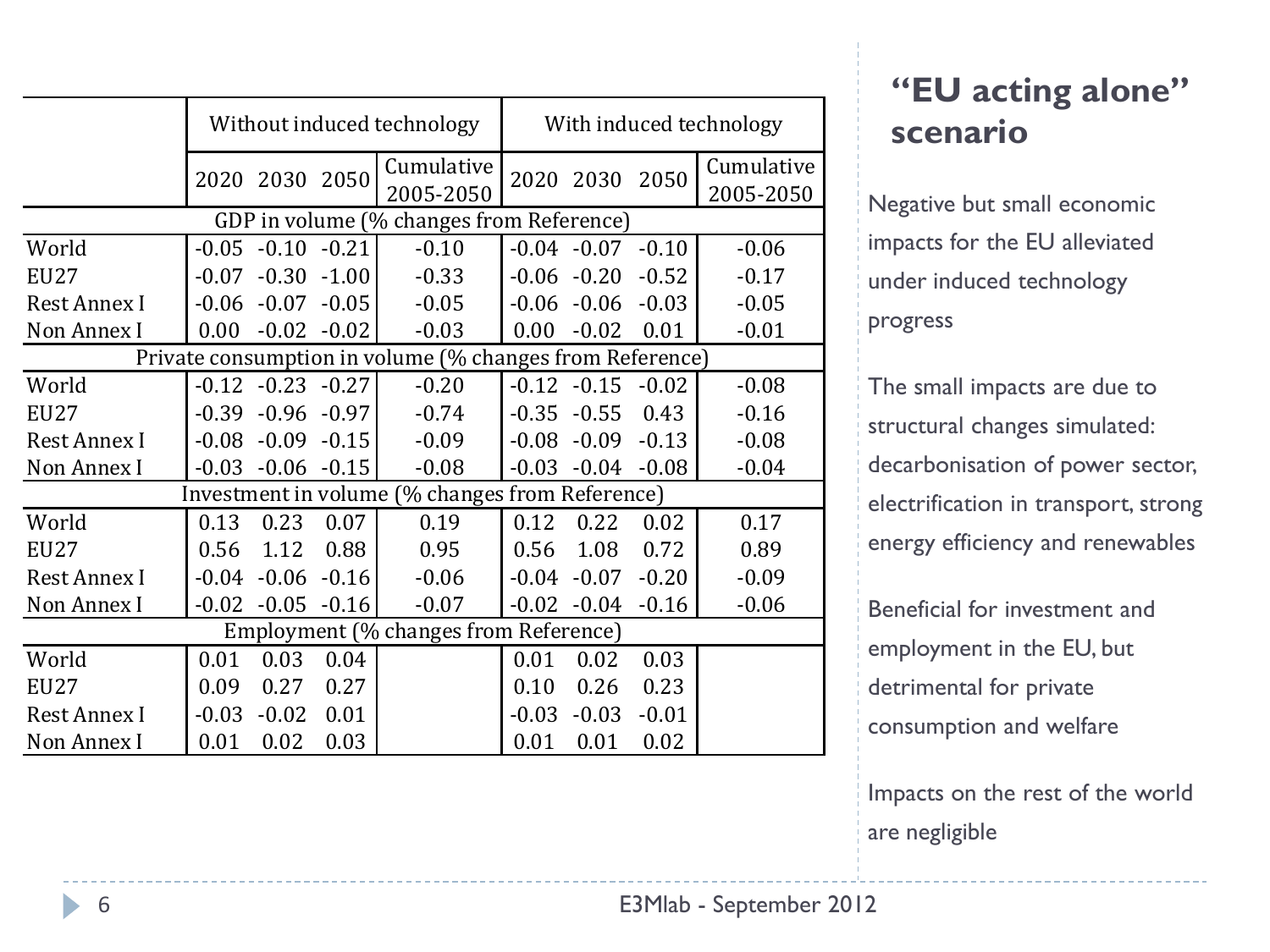|                                                 | Without induced technology |                                          |         |            | With induced technology                                  |            |  |  |  |
|-------------------------------------------------|----------------------------|------------------------------------------|---------|------------|----------------------------------------------------------|------------|--|--|--|
|                                                 |                            |                                          |         | Cumulative |                                                          | Cumulative |  |  |  |
|                                                 |                            | 2020 2030                                | 2050    | 2005-2050  | 2020 2030 2050                                           | 2005-2050  |  |  |  |
|                                                 |                            | GDP in volume (% changes from Reference) |         |            |                                                          |            |  |  |  |
| World                                           | $-0.05 -0.78$              |                                          | $-1.86$ | $-0.92$    | $-0.05$ $-0.75$ $-0.91$                                  | $-0.55$    |  |  |  |
| <b>EU27</b>                                     | 0.00                       | $-0.49$                                  | $-2.56$ | $-1.02$    | 0.01<br>$-0.45 -1.61$                                    | $-0.65$    |  |  |  |
| <b>Rest Annex I</b>                             | $-0.08$                    | $-0.39$                                  | $-1.47$ | $-0.48$    | $-0.08$ $-0.38$ $-0.99$                                  | $-0.31$    |  |  |  |
| Non Annex I                                     | $-0.05 -1.43$              |                                          | $-1.90$ | $-1.38$    | $-0.05 -1.40$<br>$-0.54$                                 | $-0.79$    |  |  |  |
|                                                 |                            |                                          |         |            | Private consumption in volume (% changes from Reference) |            |  |  |  |
| World                                           | 0.02                       | $-1.35$                                  | $-1.96$ | $-1.18$    | 0.02<br>$-1.30 - 0.48$                                   | $-0.57$    |  |  |  |
| <b>EU27</b>                                     | $-0.04$                    | $-0.42$                                  | $-2.10$ | $-0.88$    | $-0.37$<br>$-0.85$<br>$-0.03$                            | $-0.40$    |  |  |  |
| <b>Rest Annex I</b>                             | $-0.03$                    | $-0.77$                                  | $-0.98$ | $-0.51$    | $-0.73$<br>0.00<br>$-0.03$                               | $-0.12$    |  |  |  |
| Non Annex I                                     | 0.13                       | $-2.48$                                  | $-2.81$ | $-2.11$    | $-2.43$<br>0.13<br>$-0.79$                               | $-1.18$    |  |  |  |
| Investment in volume (% changes from Reference) |                            |                                          |         |            |                                                          |            |  |  |  |
| World                                           | $-0.28$                    | 1.30                                     | $-1.20$ | 0.19       | 1.28<br>$-0.28$<br>$-1.06$                               | 0.18       |  |  |  |
| <b>EU27</b>                                     | 0.08                       | 1.71                                     | $-0.21$ | 0.69       | 0.08<br>1.70<br>$-0.42$                                  | 0.59       |  |  |  |
| <b>Rest Annex I</b>                             | $-0.24$                    | 1.64                                     | $-0.48$ | 0.65       | $-0.24$<br>1.63<br>$-0.68$                               | 0.55       |  |  |  |
| Non Annex I                                     | $-0.67$                    | 0.61                                     | $-2.15$ | $-0.62$    | 0.60<br>$-0.67$<br>$-1.61$                               | $-0.48$    |  |  |  |
| Employment (% changes from Reference)           |                            |                                          |         |            |                                                          |            |  |  |  |
| World                                           | $-0.01$                    | 0.26                                     | 0.00    |            | $-0.05$<br>$-0.01$<br>0.26                               |            |  |  |  |
| <b>EU27</b>                                     | 0.20                       | 0.58                                     | 0.16    |            | 0.20<br>0.58<br>0.08                                     |            |  |  |  |
| <b>Rest Annex I</b>                             | $-0.06$                    | 0.26                                     | 0.03    |            | 0.26<br>0.01<br>$-0.06$                                  |            |  |  |  |
| Non Annex I                                     | $-0.02$                    | 0.24                                     | $-0.01$ |            | 0.24<br>$-0.02$<br>$-0.06$                               |            |  |  |  |

#### **"all regions acting later" scenario**

All regions reduce emissions mainly after 2030, at a fast pace to meet the same carbon budget as required for 450ppm

The impacts are negative in all regions and a re larger in the EU compared to the EU acting alone scenario, because of the adverse effects (lower exports, higher prices) stemming from the rest of the World.

Under induced technology progress, impacts are moderate with benefits in all regions.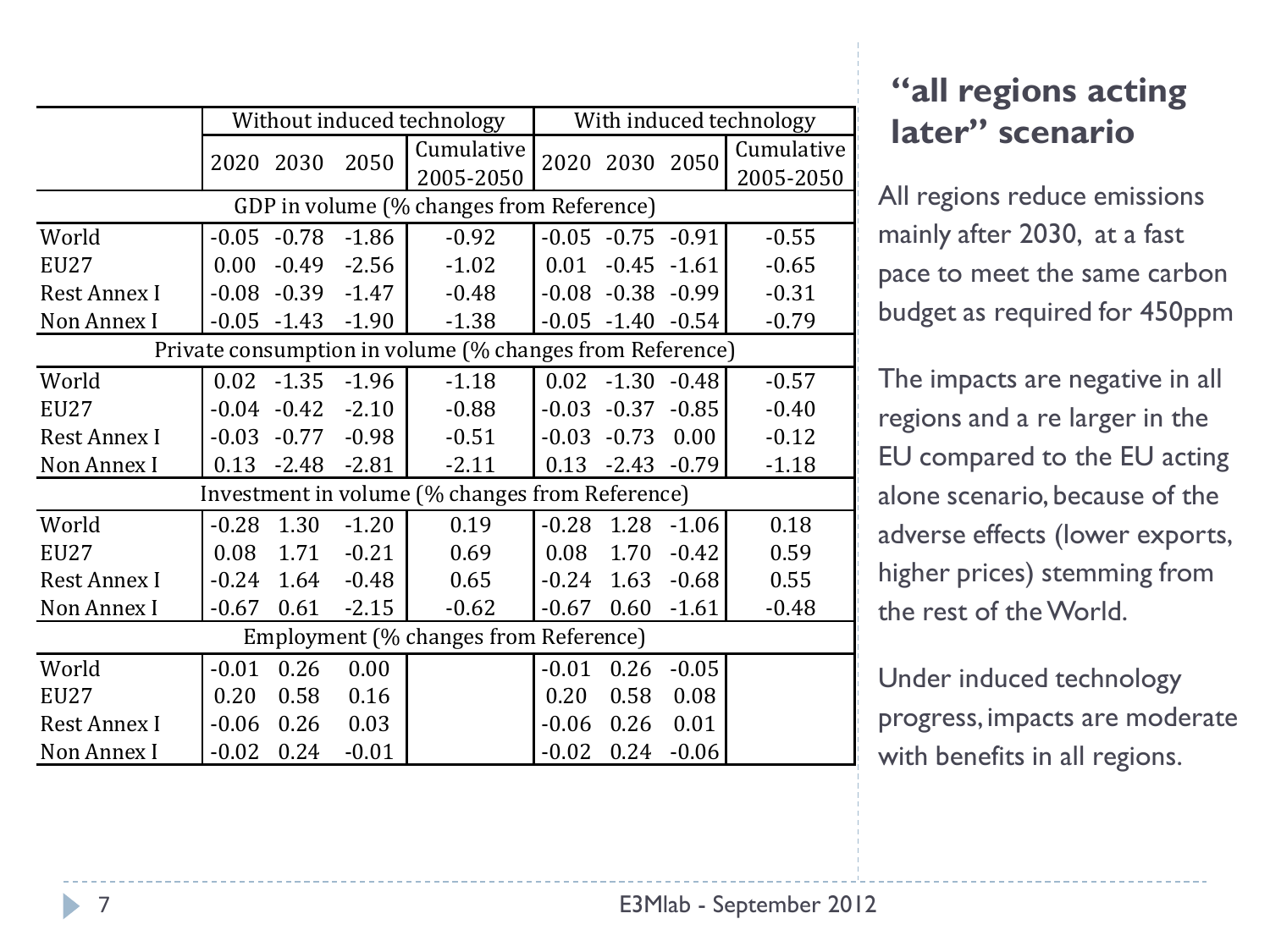|                     |                            |                |                         |                                                          |         |                    |                         |                         | $\blacksquare$ accurations |
|---------------------|----------------------------|----------------|-------------------------|----------------------------------------------------------|---------|--------------------|-------------------------|-------------------------|----------------------------|
|                     | Without induced technology |                |                         |                                                          |         |                    |                         | With induced technology | <b>following later</b>     |
|                     |                            | 2020 2030      | 2050                    | Cumulative                                               |         |                    | 2020 2030 2050          | Cumulative              |                            |
|                     |                            |                |                         | 2005-2050                                                |         |                    |                         | 2005-2050               | This scenario delivers th  |
|                     |                            |                |                         | GDP in volume (% changes from Reference)                 |         |                    |                         |                         |                            |
| World               |                            | $-0.05 - 0.80$ | $-1.35$                 | $-0.76$                                                  |         |                    | $-0.05$ $-0.78$ $-0.47$ | $-0.47$                 | carbon budget as the pr    |
| <b>EU27</b>         |                            | $-0.06 - 0.69$ | $-1.29$                 | $-0.55$                                                  |         |                    | $-0.04$ $-0.70$ $-0.34$ | $-0.26$                 | scenario but the EU em     |
| <b>Rest Annex I</b> |                            | $-0.07 -0.36$  | $-1.43$                 | $-0.46$                                                  |         |                    | $-0.07 -0.32 -0.99$     | $-0.32$                 | reduction spans over a l   |
| Non Annex I         |                            | $-0.03 -1.41$  | $-1.30$                 | $-1.26$                                                  |         |                    | $-0.02 -1.40 -0.08$     | $-0.79$                 |                            |
|                     |                            |                |                         | Private consumption in volume (% changes from Reference) |         |                    |                         |                         | period of time             |
| World               |                            |                | $-0.03$ $-1.35$ $-1.28$ | $-0.97$                                                  |         | $-0.02 -1.21$ 0.10 |                         | $-0.44$                 |                            |
| <b>EU27</b>         |                            | $-0.35 - 0.40$ | $-0.45$                 | $-0.28$                                                  |         | $-0.31$ 0.15       | 0.94                    | 0.37                    | The EU achieves techno     |
| <b>Rest Annex I</b> |                            | $-0.01 - 0.73$ | $-0.86$                 | $-0.45$                                                  |         | $-0.01 - 0.70$     | 0.02                    | $-0.15$                 | progress and restrict dif  |
| Non Annex I         |                            | $0.12 - 2.53$  | $-1.96$                 | $-1.90$                                                  |         |                    | $0.12 -2.45 -0.12$      | $-1.15$                 |                            |
|                     |                            |                |                         | Investment in volume (% changes from Reference)          |         |                    |                         |                         | the early stages of rest   |
| World               | $-0.14$ 1.19               |                | $-0.86$                 | 0.30                                                     |         |                    | $-0.14$ 1.15 $-0.74$    | 0.29                    | emission reduction effor   |
| <b>EU27</b>         | 0.59                       | 1.41           | 0.80                    | 1.11                                                     | 0.59    | 1.45               | 0.63                    | 1.08                    |                            |
| <b>Rest Annex I</b> | $-0.24$                    | 1.69           | $-0.38$                 | 0.69                                                     | $-0.24$ | 1.61               | $-0.58$                 | 0.59                    | The negative impacts or    |
| Non Annex I         | $-0.67$                    | 0.47           | $-1.95$                 | $-0.66$                                                  | $-0.67$ | 0.42               | $-1.49$                 | $-0.55$                 |                            |
|                     |                            |                |                         | Employment (% changes from Reference)                    |         |                    |                         |                         | are smaller than in the "  |
| World               | 0.01                       | 0.35           | 0.24                    |                                                          | 0.01    | 0.34               | 0.19                    |                         | acting later" scenario (ti |
| <b>EU27</b>         | 0.10                       | 0.35           | 0.37                    |                                                          | 0.10    | 0.36               | 0.31                    |                         | benefits), whereas the c   |
| <b>Rest Annex I</b> | $-0.04$                    | 0.31           | 0.05                    |                                                          | $-0.04$ | 0.29               | 0.03                    |                         |                            |
| Non Annex I         | 0.00                       | 0.36           | 0.25                    |                                                          | 0.00    | 0.34               | 0.20                    |                         | rest of the world are hig  |
|                     |                            |                |                         |                                                          |         |                    |                         |                         | early stages as technolo   |
|                     |                            |                |                         |                                                          |         |                    |                         |                         | appropriation is delayed   |

#### **EU acting first, rest following later**

This scenario delivers the same carbon budget as the previous scenario but the EU emission reduction spans over a longer period of time

The EU achieves technology progress and restrict diffusion in the early stages of rest of world emission reduction effort

The negative impacts on the EU are smaller than in the "all regions acting later" scenario (trade benefits), whereas the costs for the rest of the world are high in the early stages as technology progress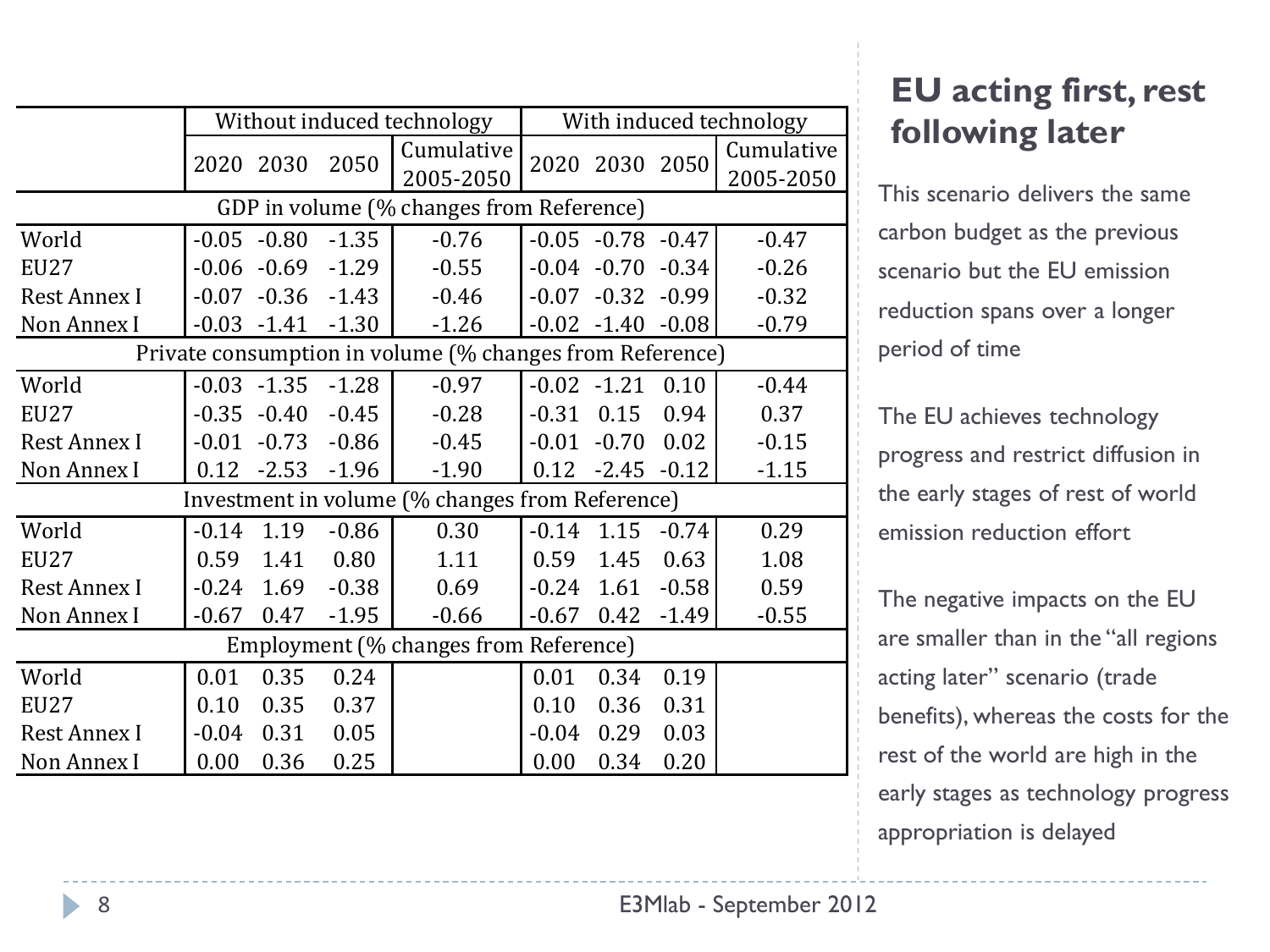Variants regarding technology diffusion control

- ▶ Free: The EU releases the innovation rights already in 2030
- ▶ Release: The EU releases the innovation rights from 2035 onwards
- ▶ Control: The EU controls innovation rights at a certain extent and the rest of the world get half of innovation cost reductions before 2040 and the entire benefits from 2040 onwards
- ▶ Strict control: The EU succeeds to apply stricter controls and the rest of the world get the innovation cost reductions only from 2040 onwards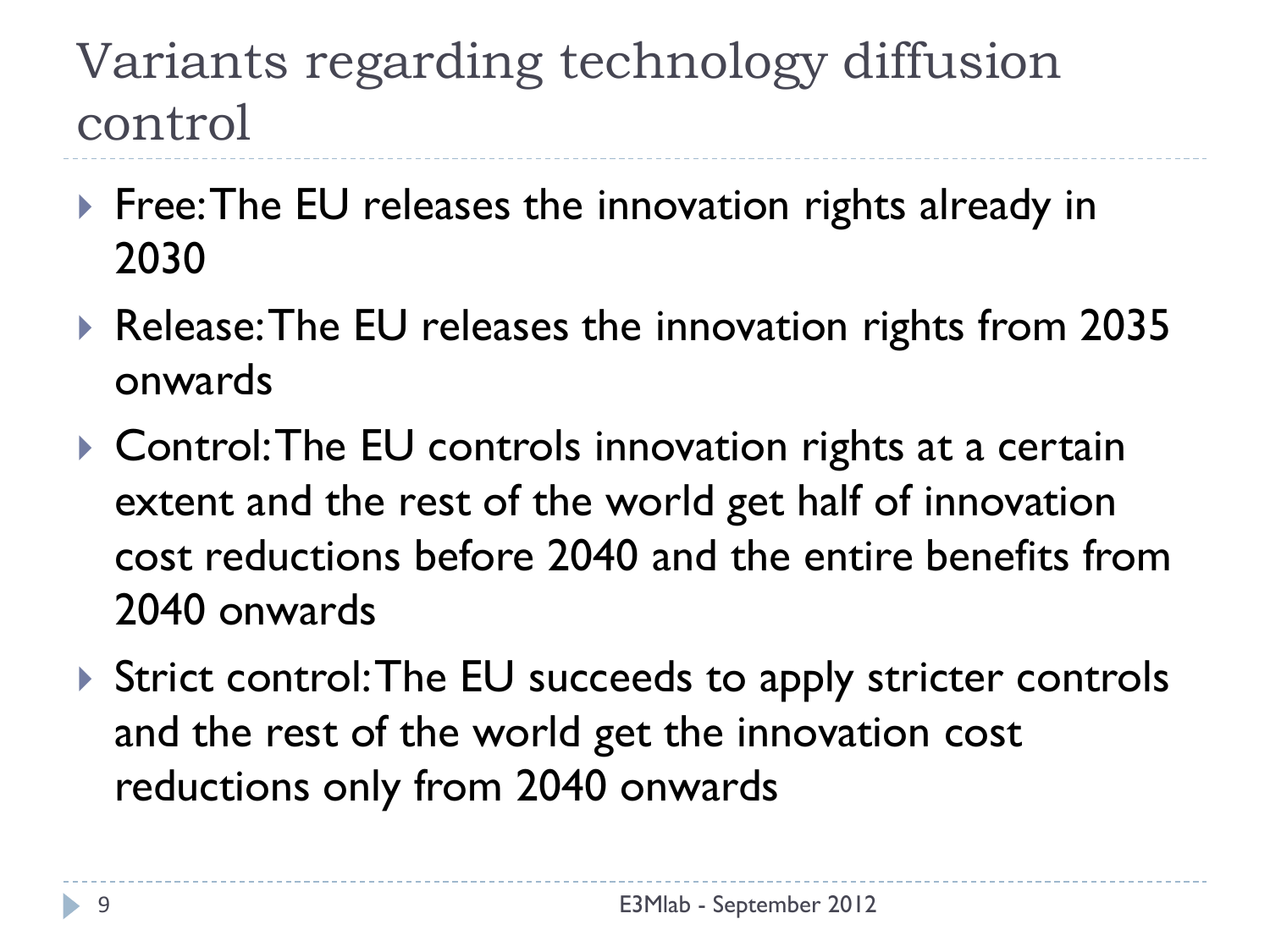







2010 2015 2020 2025 2030 2035 2040 2045 2050

#### **Global trade of clean energy technologies**

In all these cases, the rest of the EU regions meet their emission reduction targets, irrespectively of availability of low cost clean energy technologies, and the EU pursues the ambitious emission reduction pathway (meets the reduced carbon budget).

Global trade of clean energy technologies (wind, solar, CCS, electric vehicles, heat pumps) increase in the decarbonisation scenarios. A basic trend, as simulated in the projections, is the increasing share of developing countries in world trade of clean energy technologies, which is due to their lower production costs.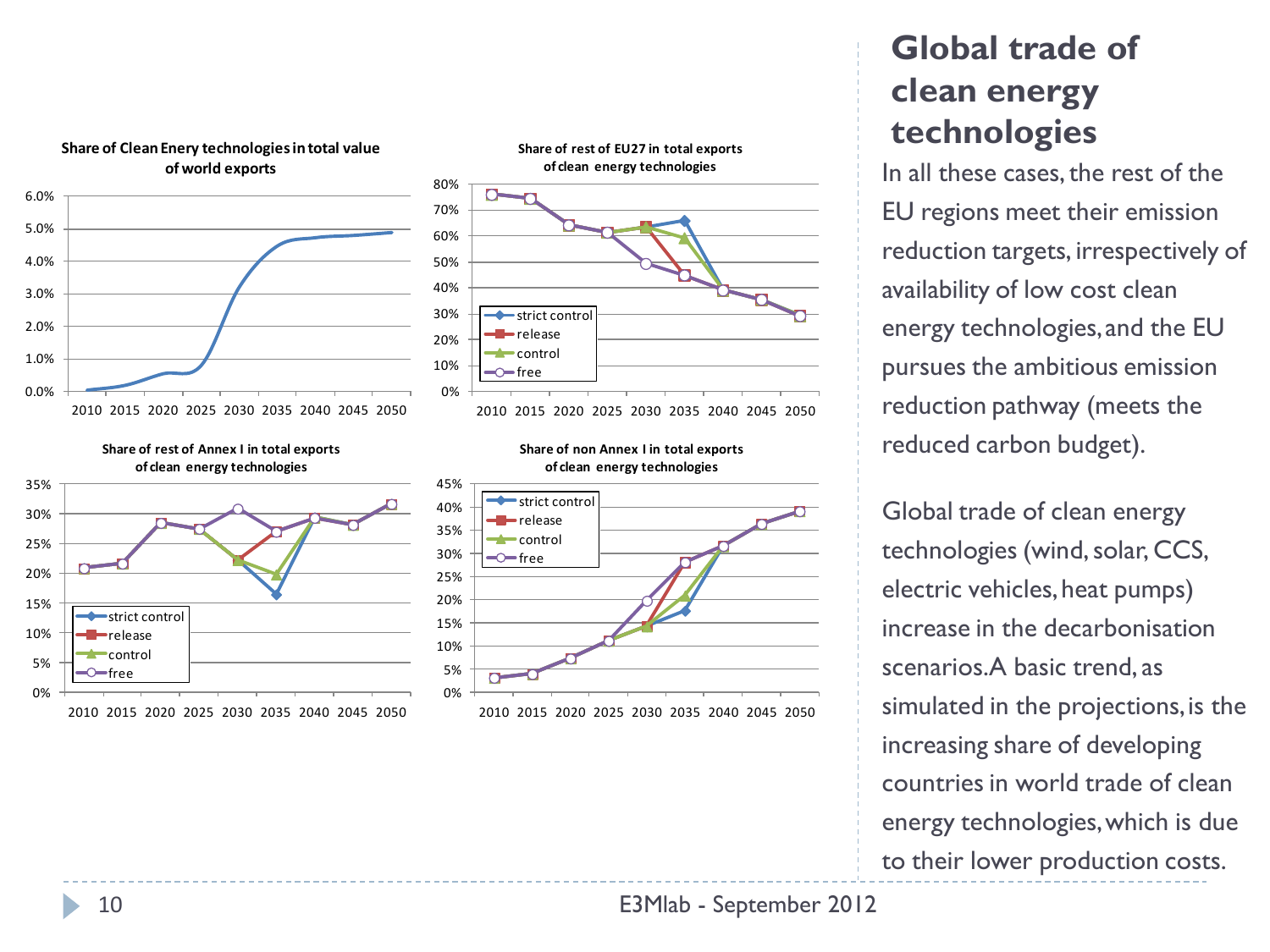## GDP and welfare impacts of technology diffusion controls

Differences from "all acting later" scenario (with induced technology progress)

|                |      | cumulative GDP |       | cumulative Welfare |         |       |  |
|----------------|------|----------------|-------|--------------------|---------|-------|--|
| bn.\$'2004     |      | Rest of        |       |                    | Rest of |       |  |
|                | EU   | World          | World | EU                 | World   | World |  |
| Free           | 3413 | 1254           | 4667  | 245                | 133     | 379   |  |
| Release        | 3231 | 898            | 4128  | 258                | 83      | 341   |  |
| Control        | 2951 | 197            | 3148  | 274                | -6      | 268   |  |
| Strict control | 2787 | $-155$         | 2632  | 283                | $-51$   | 232   |  |

- By increasing controls on technology diffusion the EU succeeds in getting an additional share in trade of clean energy technology during a decade, which coincides with the starting of decarbonisation in the rest of the world; consequently the EU increases production which helps alleviating GDP losses.
- **The control on diffusion limits the use of low cost clean energy technologies produced in the** EU by the rest of the world; thus decarbonisation is more expensive in non EU regions, where domestic demand decreases and prices increase. Consequently, all exports by the EU addressed to rest of the world decrease and domestic EU prices increase to the extent imports contribute to domestic demand. These changes exert negative impacts on EU's GDP.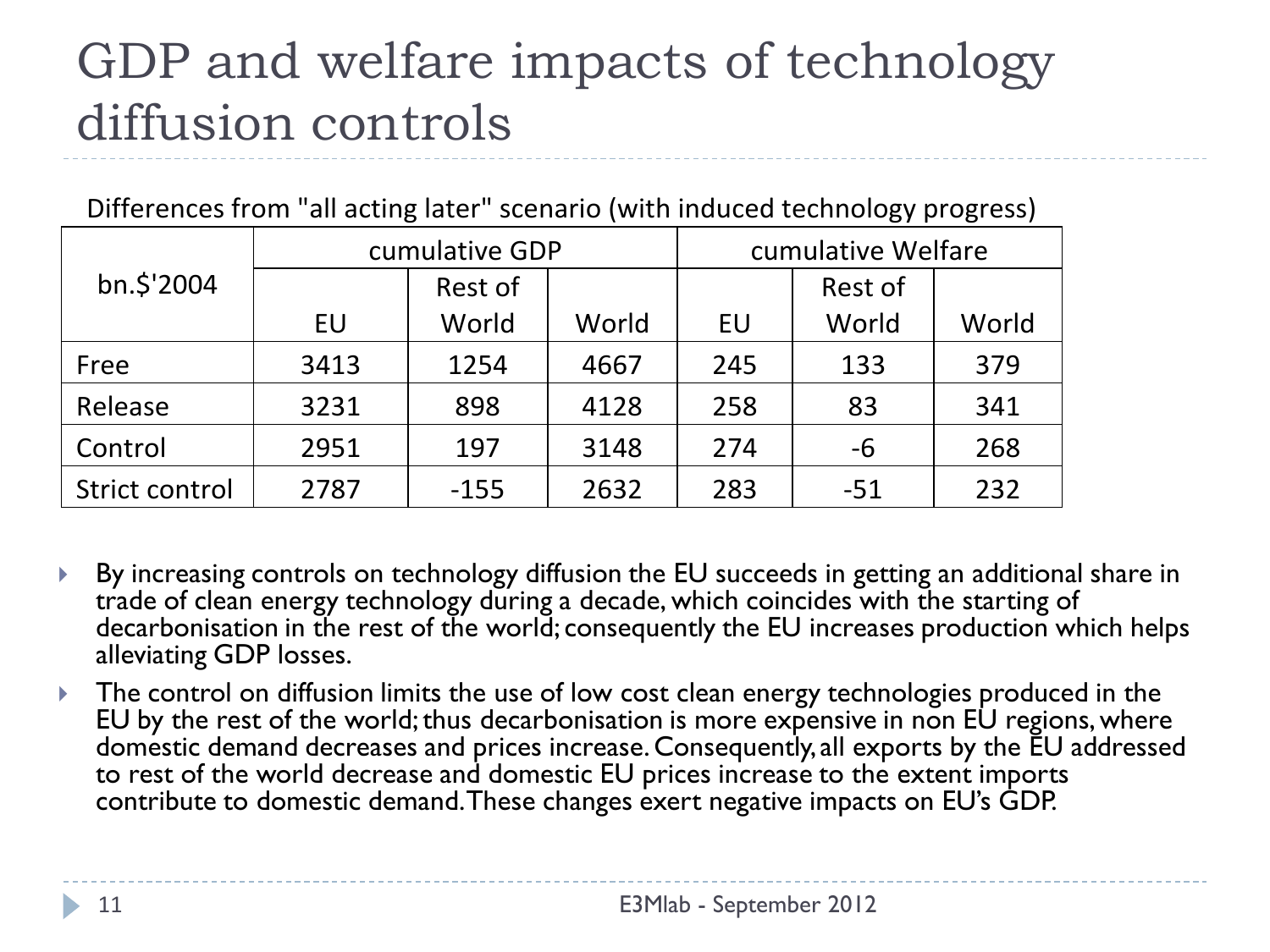| With induced                                             |         |                     |                                          | Control of technology diffusion | Free technology diffusion |                         |         |            |
|----------------------------------------------------------|---------|---------------------|------------------------------------------|---------------------------------|---------------------------|-------------------------|---------|------------|
|                                                          |         |                     |                                          | Cumulative                      |                           |                         |         | Cumulative |
| technology                                               |         | 2020 2030 2050      |                                          | 2005-2050                       |                           | 2020 2030 2050          |         | 2005-2050  |
|                                                          |         |                     | GDP in volume (% changes from Reference) |                                 |                           |                         |         |            |
| World                                                    |         | $-0.05 -0.78 -0.47$ |                                          | $-0.47$                         |                           | $-0.05$ $-0.64$ $-0.47$ |         | $-0.41$    |
| <b>EU27</b>                                              | $-0.04$ | $-0.70$             | $-0.34$                                  | $-0.26$                         | $-0.04$                   | $-0.43$                 | $-0.37$ | $-0.17$    |
| <b>Rest Annex I</b>                                      | $-0.07$ | $-0.32$             | $-0.99$                                  | $-0.32$                         |                           | $-0.07 -0.26 -0.99$     |         | $-0.29$    |
| Non Annex I                                              | $-0.02$ | $-1.40$             | $-0.08$                                  | $-0.79$                         |                           | $-0.02$ $-1.24$ $-0.06$ |         | $-0.70$    |
| Private consumption in volume (% changes from Reference) |         |                     |                                          |                                 |                           |                         |         |            |
| World                                                    |         | $-0.02 -1.21$       | 0.10                                     | $-0.44$                         |                           | $-0.02 -1.05$           | 0.10    | $-0.37$    |
| <b>EU27</b>                                              | $-0.31$ | 0.15                | 0.94                                     | 0.37                            | $-0.31$                   | $-0.06$                 | 0.91    | 0.27       |
| <b>Rest Annex I</b>                                      | $-0.01$ | $-0.70$             | 0.02                                     | $-0.15$                         | $-0.01$                   | $-0.50$                 | 0.02    | $-0.08$    |
| Non Annex I                                              | 0.12    | $-2.45$             | $-0.12$                                  | $-1.15$                         | 0.12                      | $-2.17$                 | $-0.11$ | $-1.01$    |
| Investment in volume (% changes from Reference)          |         |                     |                                          |                                 |                           |                         |         |            |
| World                                                    | $-0.14$ | 1.15                | $-0.74$                                  | 0.29                            | $-0.14$                   | 1.11                    | $-0.74$ | 0.27       |
| <b>EU27</b>                                              | 0.59    | 1.45                | 0.63                                     | 1.08                            | 0.59                      | 1.33                    | 0.60    | 1.02       |
| <b>Rest Annex I</b>                                      | $-0.24$ | 1.61                | $-0.58$                                  | 0.59                            | $-0.24$                   | 1.59                    | $-0.58$ | 0.58       |
| Non Annex I                                              | $-0.67$ | 0.42                | $-1.49$                                  | $-0.55$                         | $-0.67$                   | 0.40                    | $-1.47$ | $-0.55$    |
| Employment (% changes from Reference)                    |         |                     |                                          |                                 |                           |                         |         |            |
| World                                                    | 0.01    | 0.34                | 0.19                                     |                                 | 0.01                      | 0.33                    | 0.20    |            |
| <b>EU27</b>                                              | 0.10    | 0.36                | 0.31                                     |                                 | 0.10                      | 0.33                    | 0.30    |            |
| <b>Rest Annex I</b>                                      | $-0.04$ | 0.29                | 0.03                                     |                                 | $-0.04$                   | 0.29                    | 0.03    |            |
| Non Annex I                                              | 0.00    | 0.34                | 0.20                                     |                                 | 0.00                      | 0.33                    | 0.21    |            |

**Comparison of controlled versus free diffusion of clean energy technology**

The first -mover advantage of the EU manifested by increasing exports of clean energy technologies and permitted by delaying the diffusion of the reduced cost technologies does not imply gains in the EU GDP, because of adverse effects to the EU and of course to the rest of the world stemming from higher costs of decarbonisation in the rest of the world.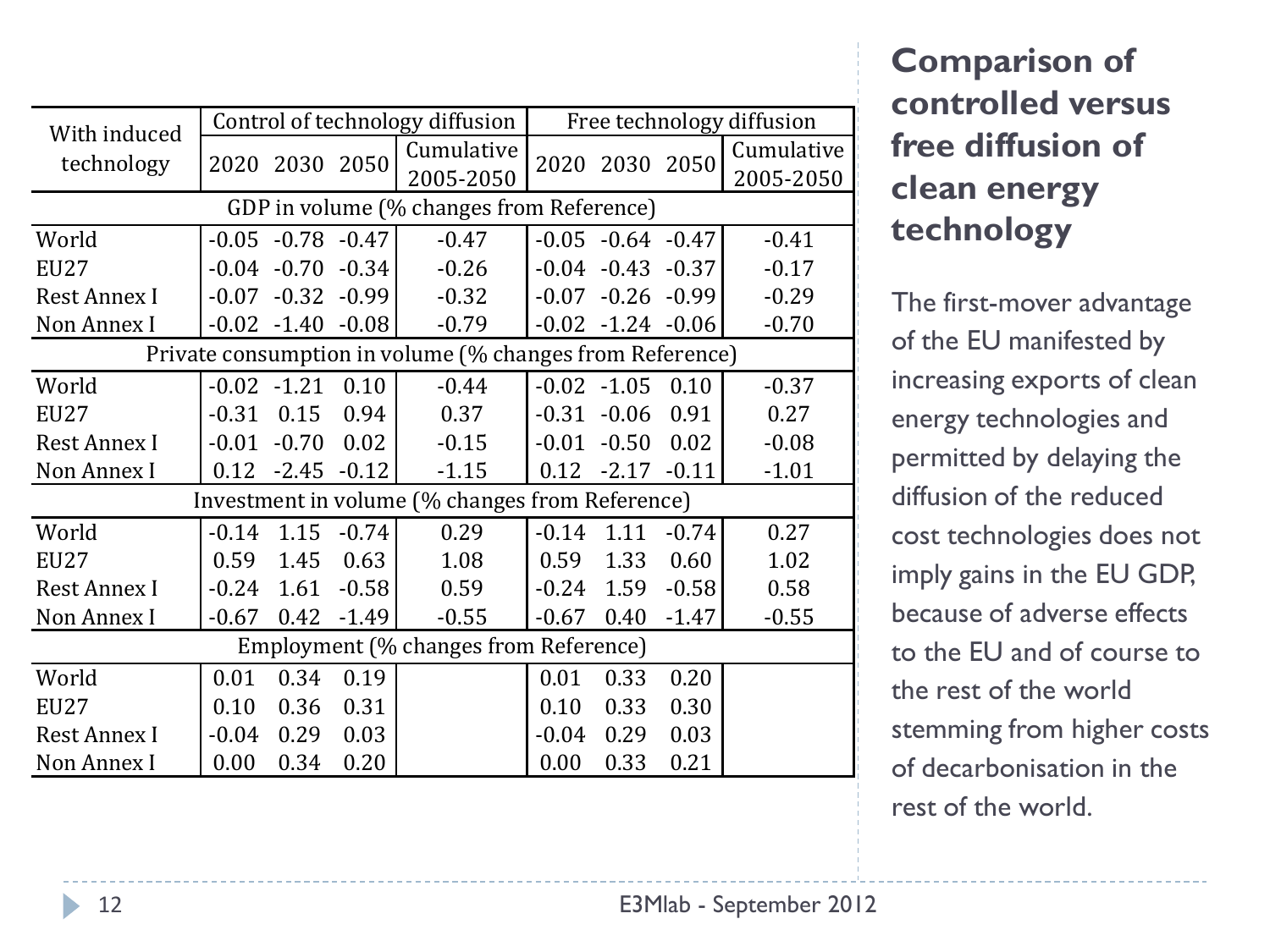# Conclusions

- **The scenario results show clear advantages for the EU as a first mover in climate change** mitigation compared to a delaying of climate action, provided that in all cases the EU will have to meet a reduced carbon budget (cumulative GHG emissions until 2050 lower than in the Reference).
- **The results confirm that irrespectively of whether or not the rest of the world will follow** decarbonisation later, the EU has interest to start earlier if the EU will in any case have to meet the reduced carbon budget.
- The induced technology progress plays a considerable role in reducing the decarbonisation costs and in alleviating the negative impacts on the economy. The EU has a sufficiently large internal market to achieve a considerable part of the learning potential of clean energy technologies, such as the solar, wind, CCS, electric vehicles and heat pump technologies, which have been distinctly modelled.
- Getting an advantage in global trade of clean energy technologies will depend on the speed of technology diffusion in the rest of the world after the progress to be achieved in the EU thanks to early climate action. The model simulates increased market shares of the EU as a function of the strictness of control of diffusion, during a decade just after 2030.
- ▶ Holding monopoly rents from technology spillover has been found to positively affect households' income and welfare in the EU. The model results, and the sensitivity variants, confirm however that preventing the rest of the world from having the clean energy technology available at reduced cost in the early stage of their decarbonisation efforts has adverse effects on GDP of the EU due to the higher cost of decarbonisation in the rest of the world. The results reveal a trade-off between GDP and welfare effects for the EU; hence, whether or not to seek for first mover trade advantage requires policy consideration by the EU.